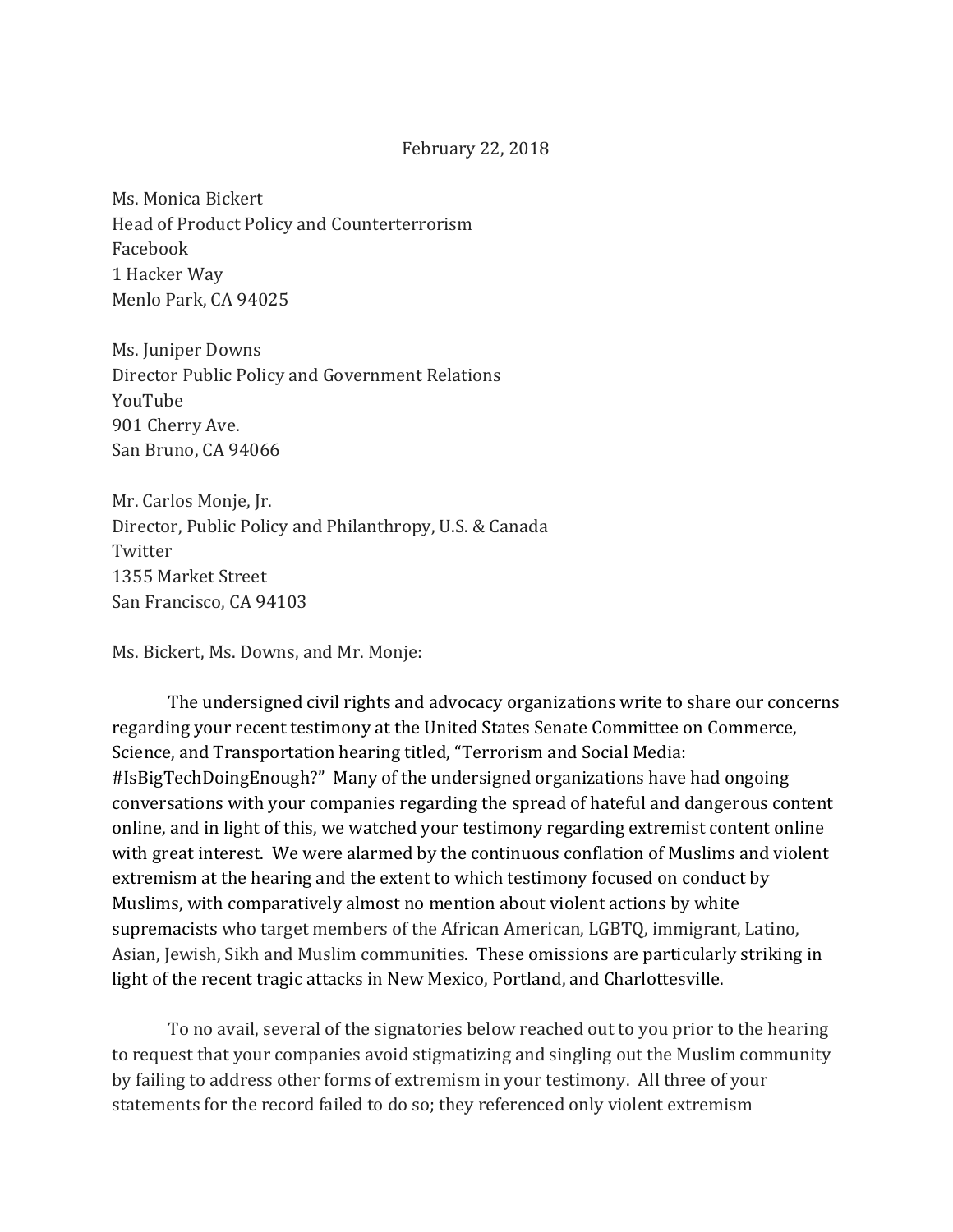committed by those claiming to be acting in the name of Islam and highlighted efforts at countering extremism that focus on Muslim communities. Facebook's written testimony, for example, did not mention white supremacist violence, but repeatedly cited ISIS and Al-Qaeda.<sup>1</sup> And, in response to questioning from Senator John Thune (R-SD), the Facebook representative volunteered Boko Haram – another group claiming to act in the name of Islam – as an example of a group whose content has been banned by their company.<sup>2</sup> Later, when Senator Tom Udall (D-NM) directly asked the Facebook witness what the company is doing to curtail the explosion of white supremacists online, once again, Facebook failed to mention white supremacy in the response. In fact, in response to questioning regarding domestic extremism – specifically violence by white nationalists and white supremacists – the Google witness was the only panelist to specifically mention "white supremacy," albeit briefly.<sup>3</sup> It is striking that such complex questions seem to consistently elicit simple, and near-uniform answers. 

Furthermore, it was very unhelpful that each of your companies chose to highlight your support or participation in violent extremism initiatives designed to target Muslims and others as examples of the work you are doing to fight extremism. For example, Twitter's testimony stated that the company has participated in more than 100 CVE trainings over the last few years including summits at the White House. We are concerned that most of these events were focused primarily on activities by Muslims. In addition, all three companies continue to emphasize their sponsorship of Tech Against Terrorism events, one of which, in the San Francisco Bay Area, focused exclusively on extremism by Muslims. Other Tech Against Terrorism events have given some attention to white supremacy, but not nearly enough and not on a par with the attention given to Muslims and extremism. In one example, the Southern Poverty Law Center (SPLC), one of our nation's leading experts on hate groups and white supremacy, was invited to a Tech Against Terrorism conference in Brussels and given less than a week's notice of the event. When SPLC requested to participate via video conference due to the short notice, they received no response. If there is a true commitment by the companies to address white supremacy and other forms of violent extremism unrelated to Islam through this initiative, more lead time is necessary to appropriately engage relevant experts and stakeholders. Additionally, as recently as last week, presentations by Facebook, Google and Twitter at an event organized

https://www.commerce.senate.gov/public/\_cache/files/a9daccb8-5f07-42a6-b4c3-

 $\overline{a}$ 

<sup>&</sup>lt;sup>1</sup> Bickert, M. (2018, January 17). Hearing before the United States Senate Committee on Commerce, Science, and Transportation. Retrieved January 22, 2018, from

<sup>20</sup>ad0b9ba26d/FC0A5B87F787273A7FA793B458C03E41.bickert-testimony-final.pdf

<sup>&</sup>lt;sup>2</sup> Terrorism and Social Media: #IsBigTechDoingEnough. (2018, January 17). Retrieved January 22, 2018, from https://www.c-span.org/video/?c4709695%2Fbickert-response

<sup>&</sup>lt;sup>3</sup> Terrorism and Social Media: #IsBigTechDoingEnough. (2018, January 17). Retrieved January 22, 2018, from https://www.c-span.org/video/?c4709693%2Fms-bickert-response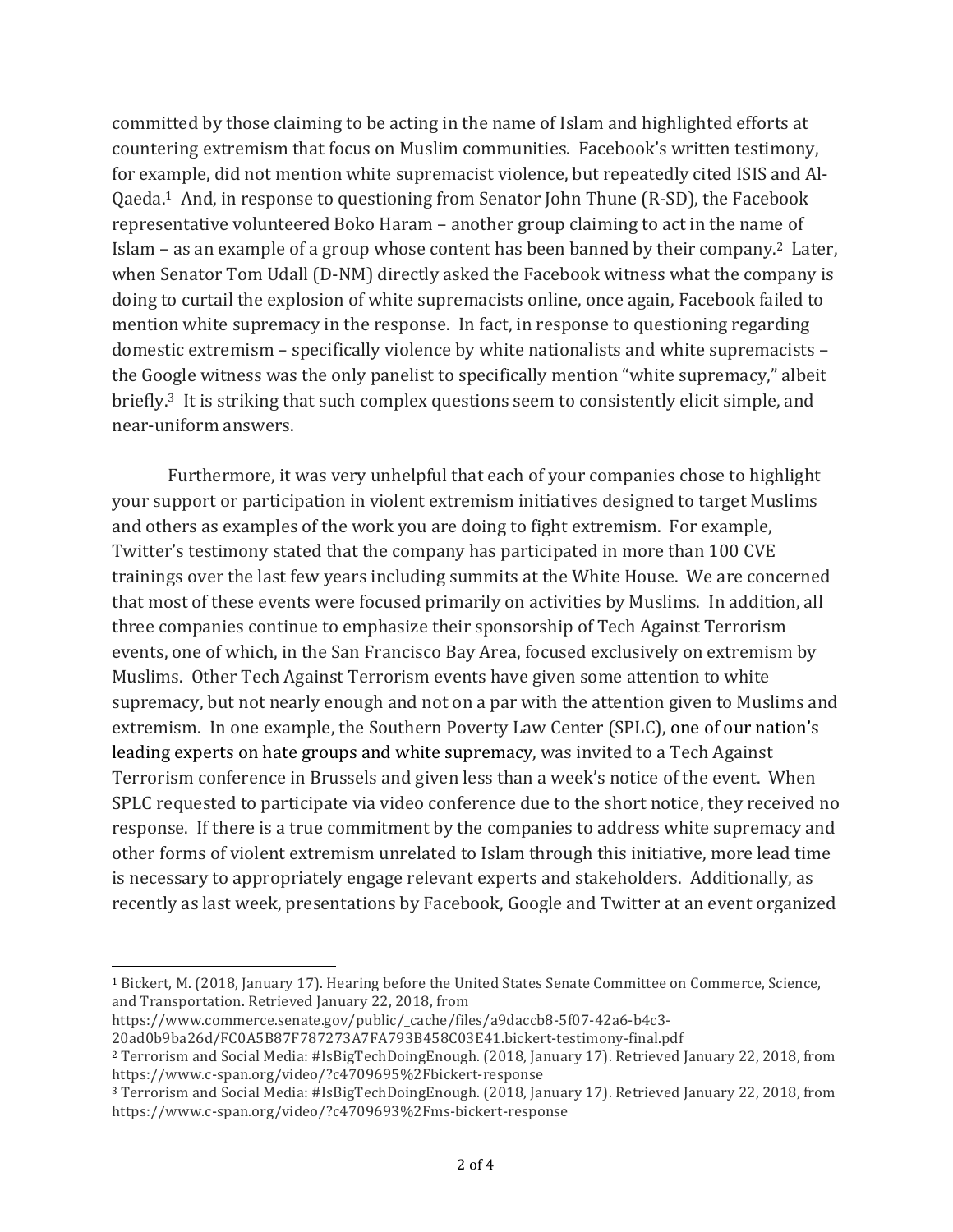by the Department of Homeland Security focused heavily on activities designed to address extremism by those claiming to act in the name of Islam.

At a time when anti-Muslim, anti-Black, anti-LGBTQ, anti-immigrant and anti-Jewish sentiment have fueled a marked increase in violent attacks on individuals in each of these communities, a responsible discussion regarding violent extremism must include a focus on white supremacists and other non-Muslim violent extremists. On far too many occasions, discussions about terror do not acknowledge that no ideology owns violent extremism. The failure to recognize white supremacy and other forms of violent extremism unrelated to Islam in discussions regarding extremism is irresponsible and reckless, and your failure to adequately address this publicly during the Senate hearing stigmatizes Muslims and other affected communities when the facts on this issue are clear. In their 2017 annual report on extremism in the United States, the Anti-Defamation League (ADL) concluded that the number of murders committed by white supremacists in the United States doubled from the previous year, nothing  $71\%$  of extremist-related murders in the past decade have been carried out by right-wing extremists, a majority of whom were born in the United States.<sup>4</sup> And in 2017, 53% of extremist-related murders in the United States were perpetrated by white supremacists.<sup>5</sup>

We have raised at least some of our concerns either with your parent companies, or with your companies directly. One recent example, is the letter sent on October 31st, 2017, by 19 civil rights groups to Facebook citing the company's inadequate response to hate speech and bigotry directed toward members of the African-American, LGBTQ, and Muslim community on its platform, as well as problematic CVE activities.<sup>6</sup> Given your companies' size, influence, and role in all discussions of hateful and violent content online, we again call on you to join us in a comprehensive and inclusive dialogue on extremism and extremist violence.

<sup>&</sup>lt;sup>4</sup> ADL Report: White Supremacist Murders More Than Doubled in 2017. (2018, January 17). Retrieved January 22, 2018, from https://www.adl.org/news/press-releases/adl-report-white-supremacist-murdersmore-than-doubled-in-2017

<sup>&</sup>lt;sup>5</sup> Williams, J. (2017, October 02). White American men are a bigger domestic terrorist threat than Muslim foreigners. Retrieved January 22, 2018, from https://www.vox.com/world/2017/10/2/16396612/las-vegasmass-shooting-terrorism-islam

<sup>&</sup>lt;sup>6</sup> Simpson, S. (2017, October 31). Civil Rights Groups Urge Facebook to Address Longstanding Issues with Hate Speech and Bigotry. Retrieved January 22, 2018, from

https://www.muslimadvocates.org/19civilrightsgroupslettertofacebook/